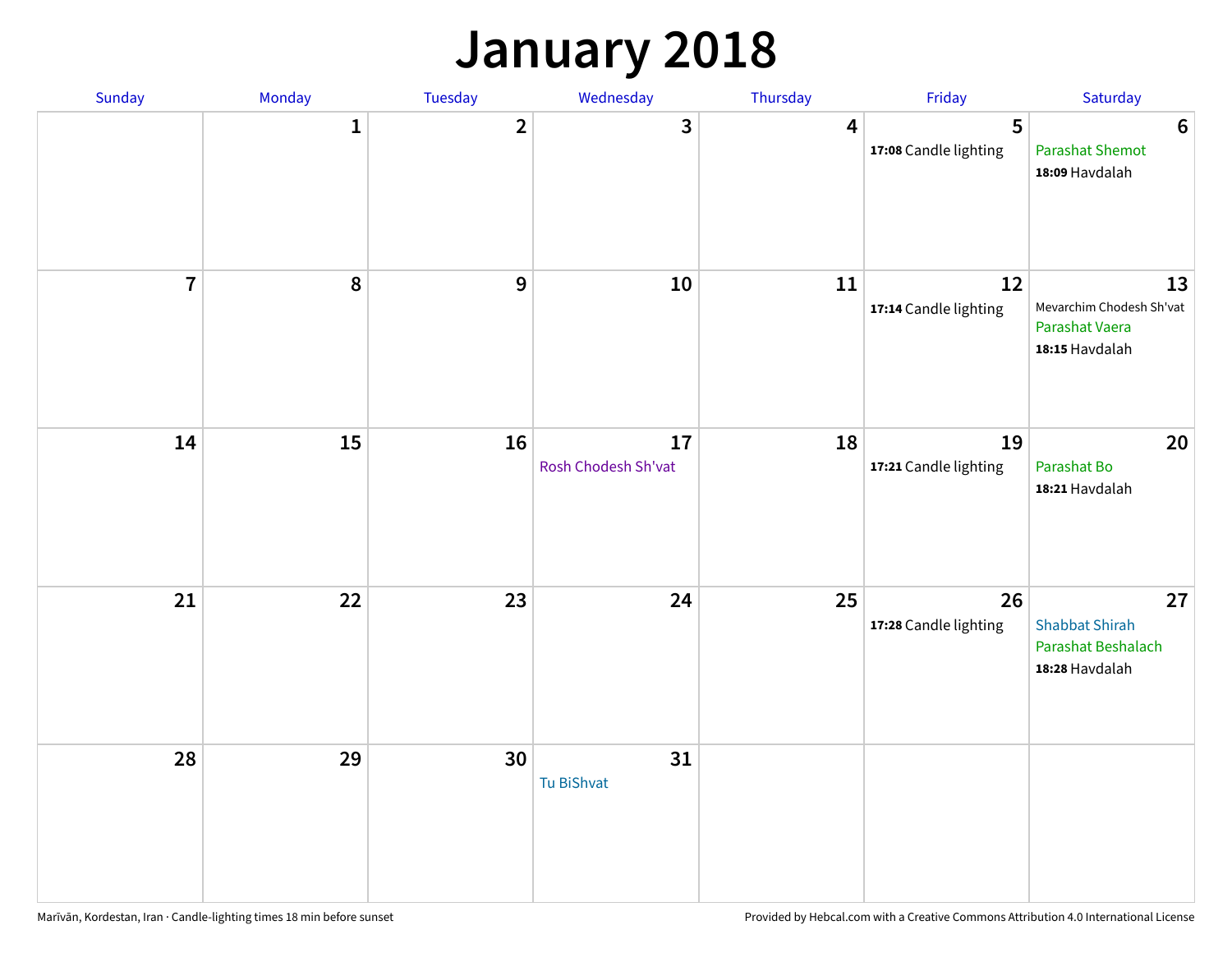## **February 2018**

| Sunday                  | Monday | Tuesday          | Wednesday                                                                                | Thursday                | Friday                                           | Saturday                                                                                        |
|-------------------------|--------|------------------|------------------------------------------------------------------------------------------|-------------------------|--------------------------------------------------|-------------------------------------------------------------------------------------------------|
|                         |        |                  |                                                                                          | $\mathbf{1}$            | $\overline{2}$<br>17:35 Candle lighting          | $\mathbf{3}$<br>Parashat Yitro<br>18:34 Havdalah                                                |
| $\overline{\mathbf{4}}$ | 5      | $\boldsymbol{6}$ | $\overline{7}$                                                                           | 8                       | $\overline{9}$<br>17:43 Candle lighting          | 10<br><b>Shabbat Shekalim</b><br>Mevarchim Chodesh Adar<br>Parashat Mishpatim<br>18:41 Havdalah |
| 11                      | 12     | 13               | 14                                                                                       | 15<br>Rosh Chodesh Adar | 16<br>Rosh Chodesh Adar<br>17:50 Candle lighting | 17<br><b>Parashat Terumah</b><br>18:47 Havdalah                                                 |
| 18                      | 19     | 20               | 21                                                                                       | 22                      | 23<br>17:56 Candle lighting                      | 24<br><b>Shabbat Zachor</b><br>Parashat Tetzaveh<br>18:54 Havdalah                              |
| 25                      | 26     | 27               | 28<br>05:42 Fast begins<br><b>Ta'anit Esther</b><br>18:50 Fast ends<br><b>Erev Purim</b> |                         |                                                  |                                                                                                 |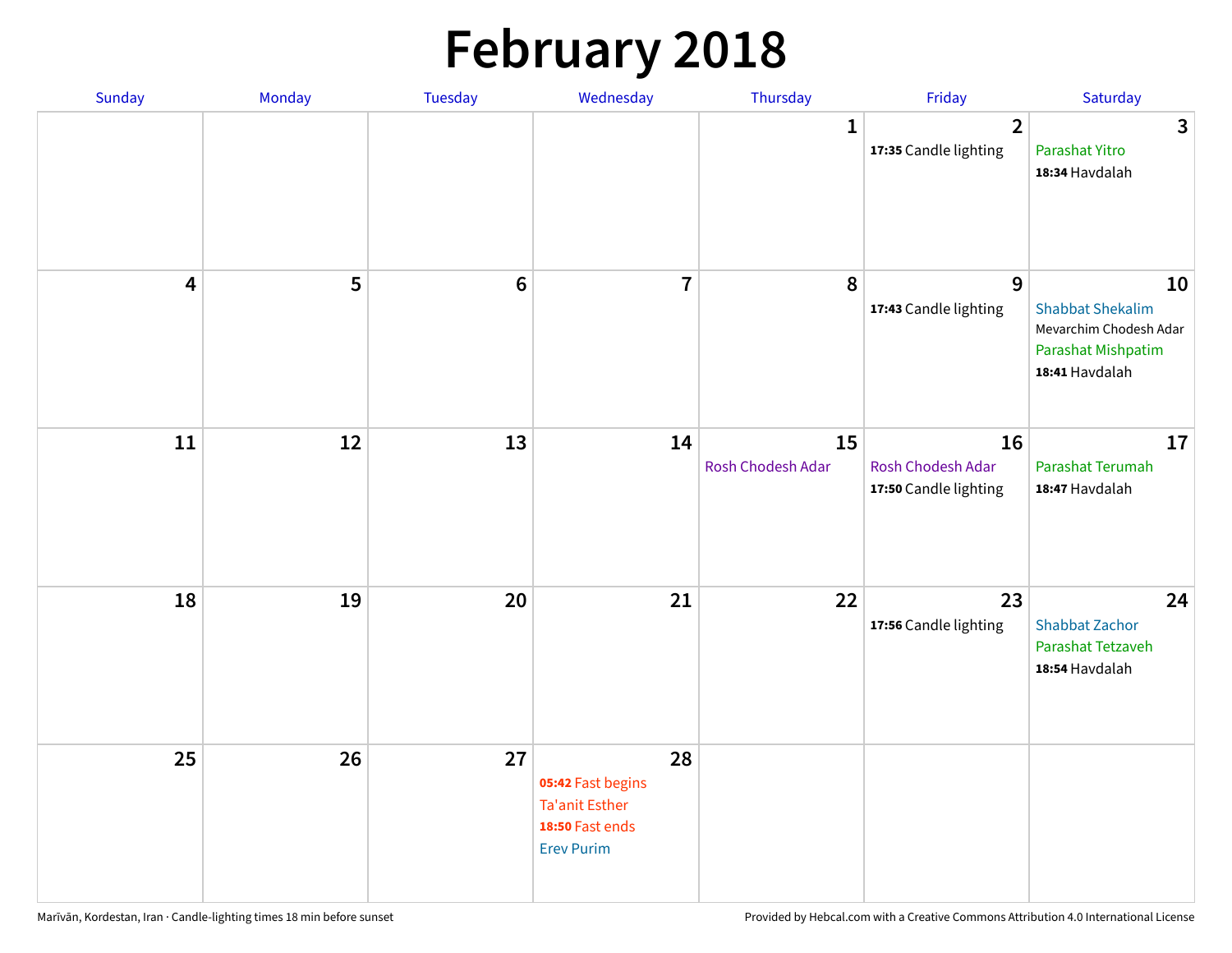### **March 2018**

| Sunday | Monday             | <b>Tuesday</b> | Wednesday      | Thursday   | Friday                                                                                            | Saturday                                                                                             |
|--------|--------------------|----------------|----------------|------------|---------------------------------------------------------------------------------------------------|------------------------------------------------------------------------------------------------------|
|        |                    |                |                | 1<br>Purim | $\overline{2}$<br><b>Shushan Purim</b><br>18:03 Candle lighting                                   | 3<br>Parashat Ki Tisa<br>19:00 Havdalah                                                              |
| 4      | 5                  | $\bf 6$        | $\overline{7}$ | 8          | 9<br>18:09 Candle lighting                                                                        | 10<br><b>Shabbat Parah</b><br>Mevarchim Chodesh Nisan<br>Parashat Vayakhel-Pekudei<br>19:06 Havdalah |
| 11     | 12                 | 13             | 14             | 15         | 16<br>18:15 Candle lighting                                                                       | 17<br><b>Shabbat HaChodesh</b><br><b>Rosh Chodesh Nisan</b><br>Parashat Vayikra<br>19:12 Havdalah    |
| 18     | 19                 | 20             | 21             | 22         | 23<br>19:21 Candle lighting                                                                       | 24<br><b>Shabbat HaGadol</b><br>Parashat Tzav<br>20:18 Havdalah                                      |
| 25     | 26<br>Yom HaAliyah | 27             | 28             | 29         | 30<br>05:59 Fast begins<br><b>Ta'anit Bechorot</b><br><b>Erev Pesach</b><br>19:26 Candle lighting | 31<br><b>Pesach I</b><br>20:24 Candle lighting                                                       |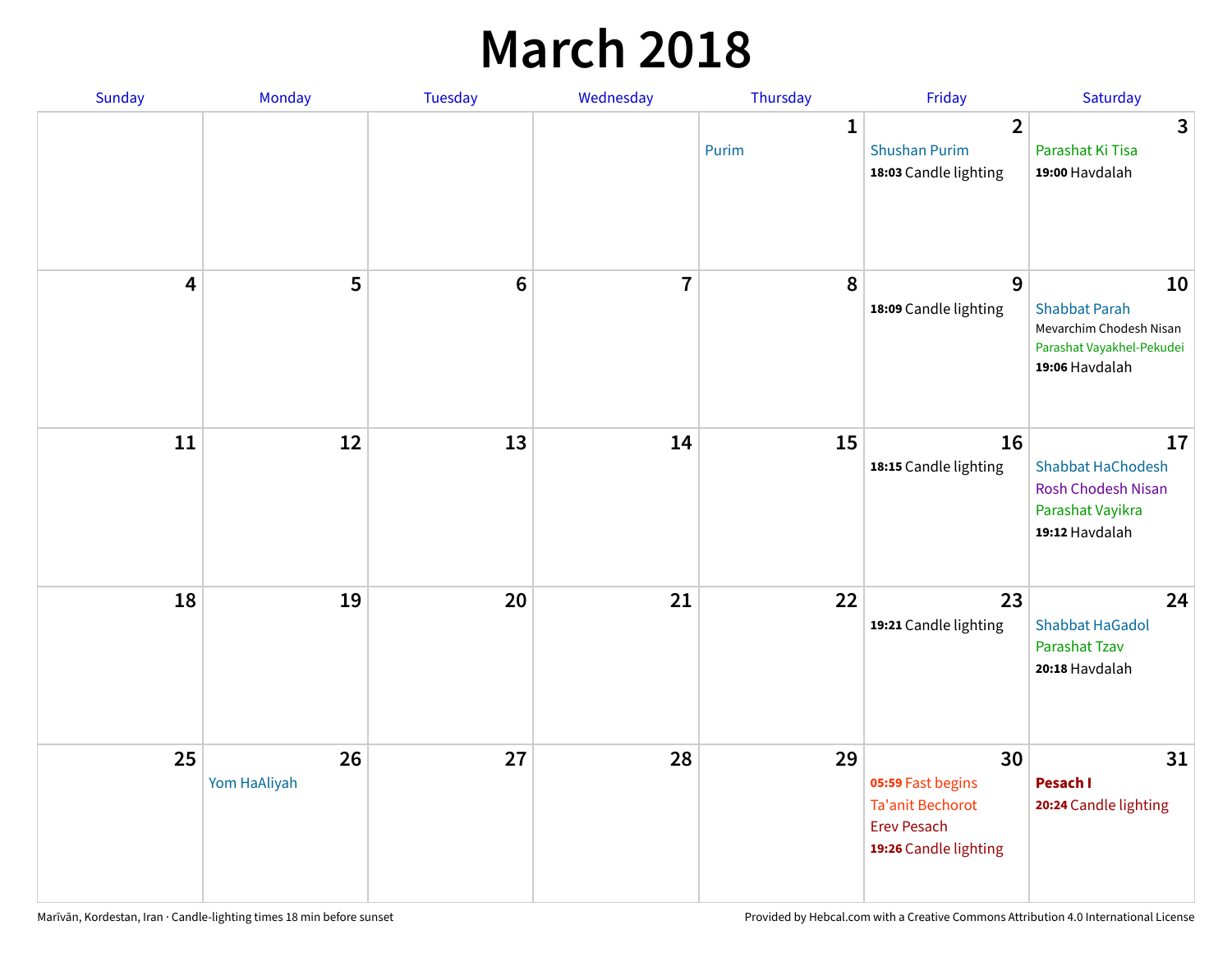# **April 2018**

| Sunday                                  | Monday                              | Tuesday                                     | Wednesday                           | Thursday                                       | Friday                                                        | Saturday                                                           |
|-----------------------------------------|-------------------------------------|---------------------------------------------|-------------------------------------|------------------------------------------------|---------------------------------------------------------------|--------------------------------------------------------------------|
| 1<br><b>Pesach II</b><br>20:25 Havdalah | $\overline{2}$<br>Pesach III (CH"M) | $\overline{\mathbf{3}}$<br>Pesach IV (CH"M) | $\boldsymbol{4}$<br>Pesach V (CH"M) | 5<br>Pesach VI (CH"M)<br>19:31 Candle lighting | $6\phantom{1}6$<br><b>Pesach VII</b><br>19:32 Candle lighting | $\mathbf 7$<br><b>Pesach VIII</b><br>20:30 Havdalah                |
| ${\bf 8}$                               | $9\,$                               | 10                                          | 11                                  | 12<br>Yom HaShoah                              | 13<br>19:38 Candle lighting                                   | 14<br>Mevarchim Chodesh Iyyar<br>Parashat Shmini<br>20:36 Havdalah |
| 15<br>Rosh Chodesh Iyyar                | 16<br>Rosh Chodesh Iyyar            | 17                                          | 18<br>Yom HaZikaron                 | 19<br>Yom HaAtzma'ut                           | 20<br>19:44 Candle lighting                                   | 21<br>Parashat Tazria-Metzora<br>20:43 Havdalah                    |
| 22                                      | 23                                  | 24                                          | 25                                  | 26                                             | 27<br>19:50 Candle lighting                                   | 28<br>Parashat Achrei Mot-Kedoshim<br>20:49 Havdalah               |
| 29<br><b>Pesach Sheni</b>               | 30                                  |                                             |                                     |                                                |                                                               |                                                                    |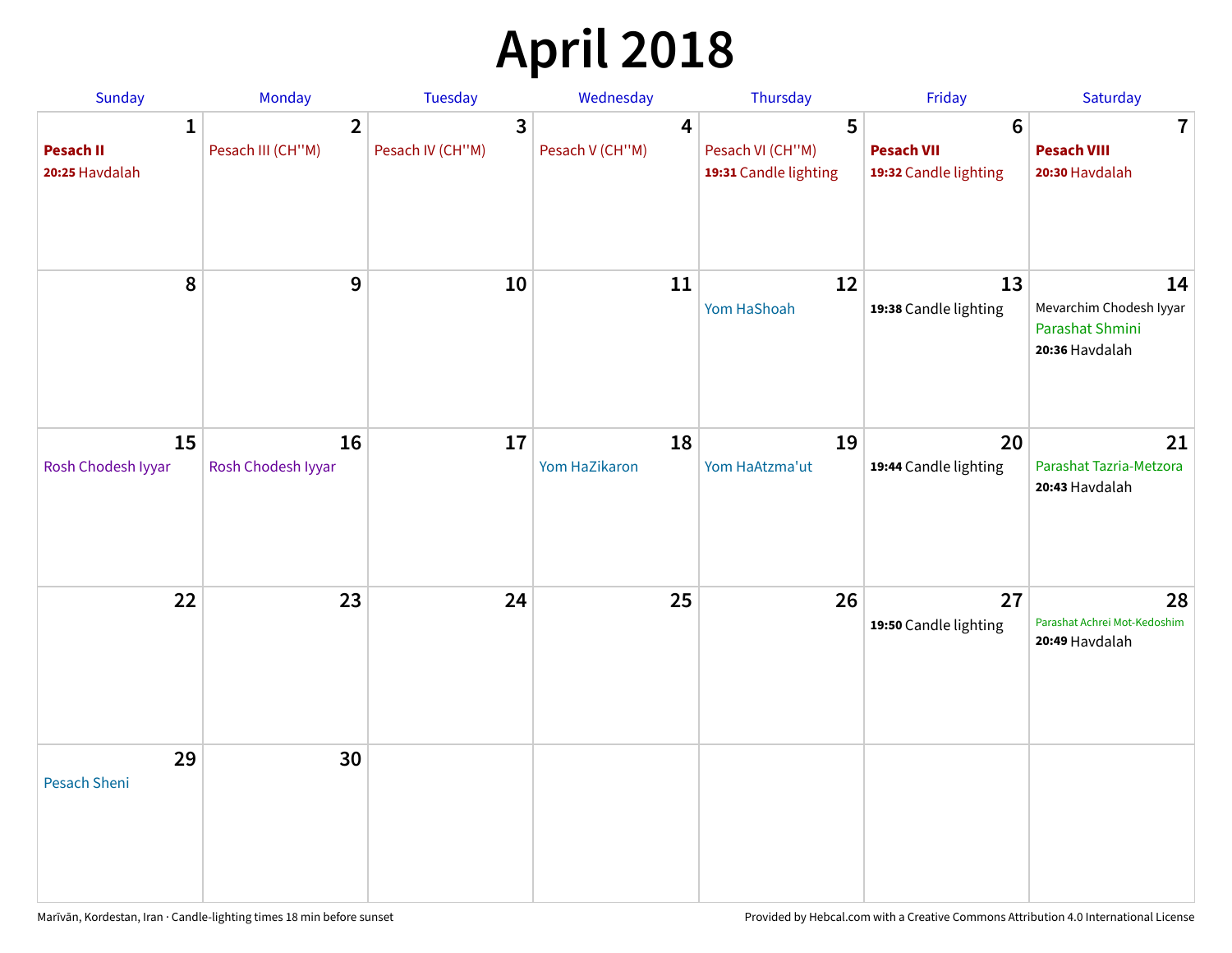## **May 2018**

| Sunday                                          | Monday                                    | Tuesday                  | Wednesday      | Thursday        | Friday                      | Saturday                                                                     |
|-------------------------------------------------|-------------------------------------------|--------------------------|----------------|-----------------|-----------------------------|------------------------------------------------------------------------------|
|                                                 |                                           | $\mathbf{1}$             | $\overline{2}$ | 3<br>Lag BaOmer | 4<br>19:55 Candle lighting  | 5<br><b>Parashat Emor</b><br>20:56 Havdalah                                  |
| $6\phantom{a}$                                  | $\overline{7}$                            | $\pmb{8}$                | 9              | 10              | 11<br>20:01 Candle lighting | 12<br>Mevarchim Chodesh Sivan<br>Parashat Behar-Bechukotai<br>21:03 Havdalah |
| 13<br>Yom Yerushalayim                          | 14                                        | 15<br>Rosh Chodesh Sivan | 16             | 17              | 18<br>20:07 Candle lighting | 19<br><b>Erev Shavuot</b><br>Parashat Bamidbar<br>21:09 Candle lighting      |
| 20<br><b>Shavuot I</b><br>21:10 Candle lighting | 21<br><b>Shavuot II</b><br>21:11 Havdalah | 22                       | 23             | 24              | 25<br>20:12 Candle lighting | 26<br><b>Parashat Nasso</b><br>21:15 Havdalah                                |
| 27                                              | 28                                        | 29                       | 30             | 31              |                             |                                                                              |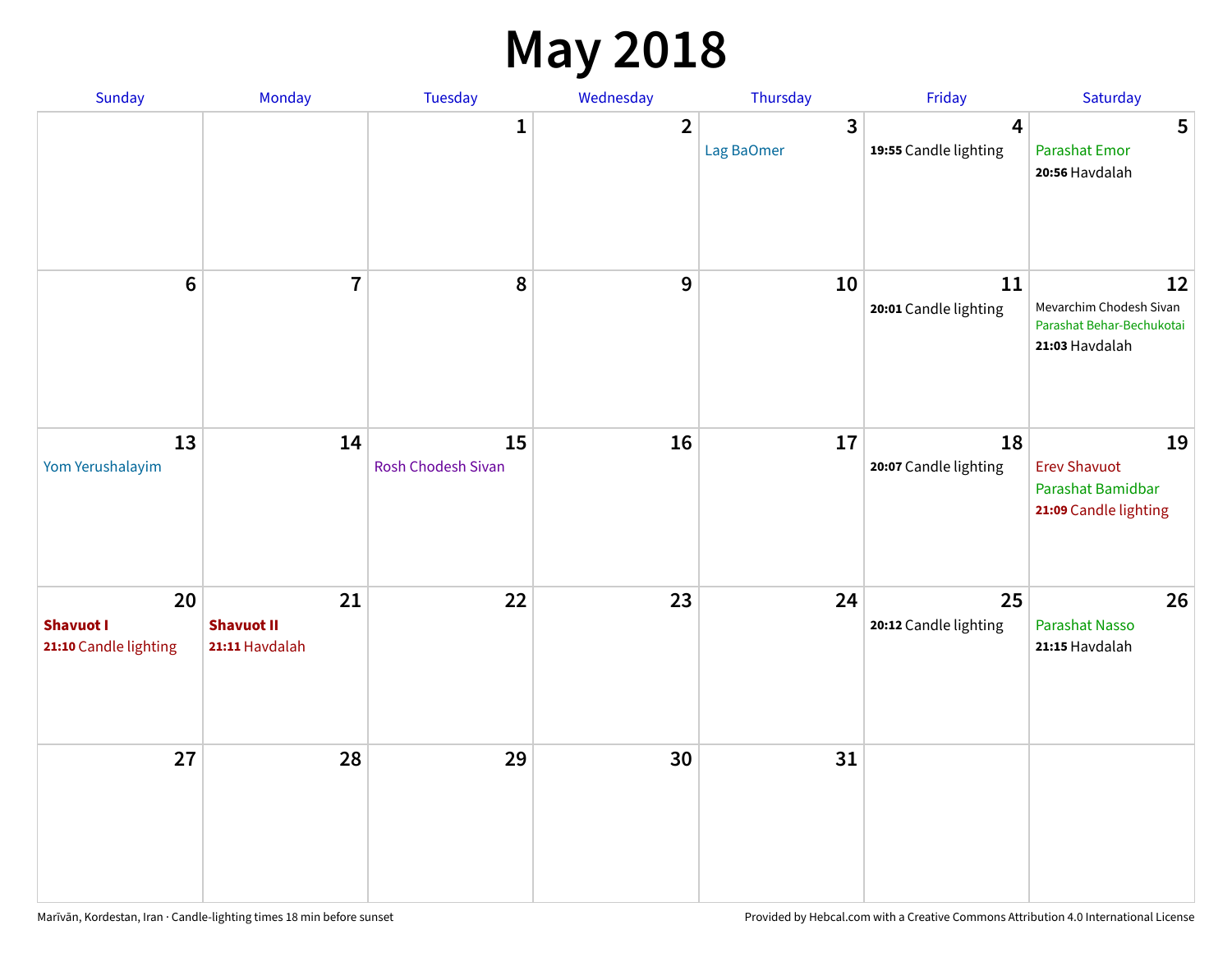#### **June 2018**

| Sunday                  | Monday | Tuesday | Wednesday                | Thursday                        | Friday                                | Saturday                                                           |
|-------------------------|--------|---------|--------------------------|---------------------------------|---------------------------------------|--------------------------------------------------------------------|
|                         |        |         |                          |                                 | $\mathbf{1}$<br>20:17 Candle lighting | $\overline{2}$<br>Parashat Beha'alotcha<br>21:20 Havdalah          |
| $\overline{\mathbf{3}}$ | 4      | 5       | $\bf 6$                  | $\overline{7}$                  | 8<br>20:21 Candle lighting            | 9<br>Mevarchim Chodesh Tamuz<br>Parashat Sh'lach<br>21:24 Havdalah |
| 10                      | $11\,$ | 12      | 13<br>Rosh Chodesh Tamuz | 14<br><b>Rosh Chodesh Tamuz</b> | 15<br>20:24 Candle lighting           | 16<br>Parashat Korach<br>21:28 Havdalah                            |
| 17                      | 18     | 19      | 20                       | 21                              | 22<br>20:26 Candle lighting           | 23<br><b>Parashat Chukat</b><br>21:29 Havdalah                     |
| 24                      | 25     | 26      | 27                       | 28                              | 29<br>20:26 Candle lighting           | 30<br>Parashat Balak<br>21:30 Havdalah                             |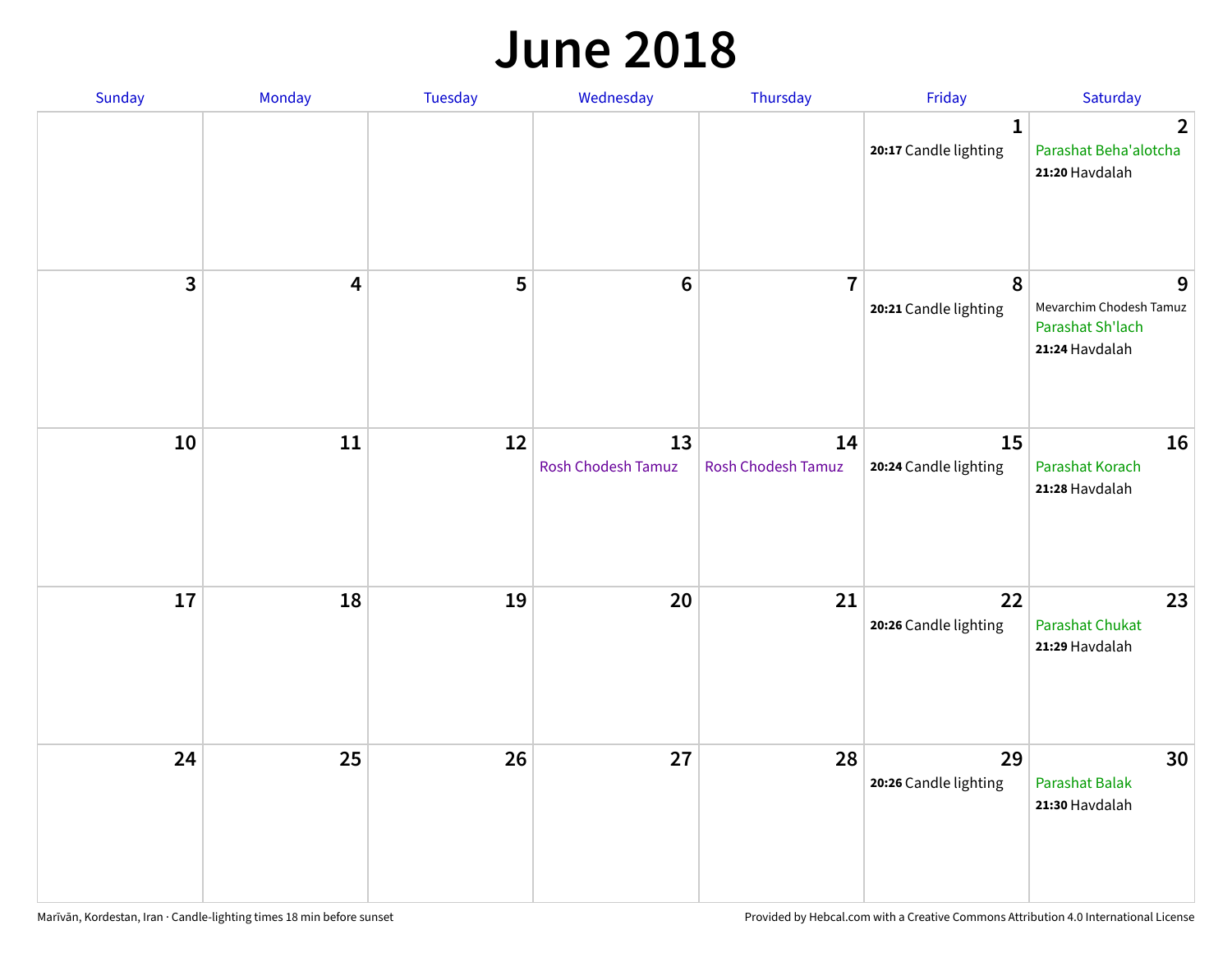## **July 2018**

| Sunday                                                          | Monday         | Tuesday      | Wednesday | Thursday | Friday                                         | Saturday                                                                                                          |
|-----------------------------------------------------------------|----------------|--------------|-----------|----------|------------------------------------------------|-------------------------------------------------------------------------------------------------------------------|
| 1<br>04:39 Fast begins<br><b>Tzom Tammuz</b><br>21:21 Fast ends | $\overline{2}$ | $\mathbf{3}$ | 4         | 5        | $6\phantom{1}6$<br>20:26 Candle lighting       | $\overline{7}$<br>Mevarchim Chodesh Av<br><b>Parashat Pinchas</b><br>21:28 Havdalah                               |
| 8                                                               | 9              | 10           | 11        | 12       | 13<br>Rosh Chodesh Av<br>20:23 Candle lighting | 14<br>Parashat Matot-Masei<br>21:25 Havdalah                                                                      |
| 15                                                              | 16             | 17           | 18        | 19       | 20<br>20:20 Candle lighting                    | 21<br><b>Shabbat Chazon</b><br>20:38 Fast begins<br>Erev Tish'a B'Av<br><b>Parashat Devarim</b><br>21:21 Havdalah |
| 22<br>Tish'a B'Av (observed)<br>21:12 Fast ends                 | 23             | 24           | 25        | 26       | 27<br>Tu B'Av<br>20:15 Candle lighting         | 28<br><b>Shabbat Nachamu</b><br>Parashat Vaetchanan<br>21:15 Havdalah                                             |
| 29                                                              | 30             | 31           |           |          |                                                |                                                                                                                   |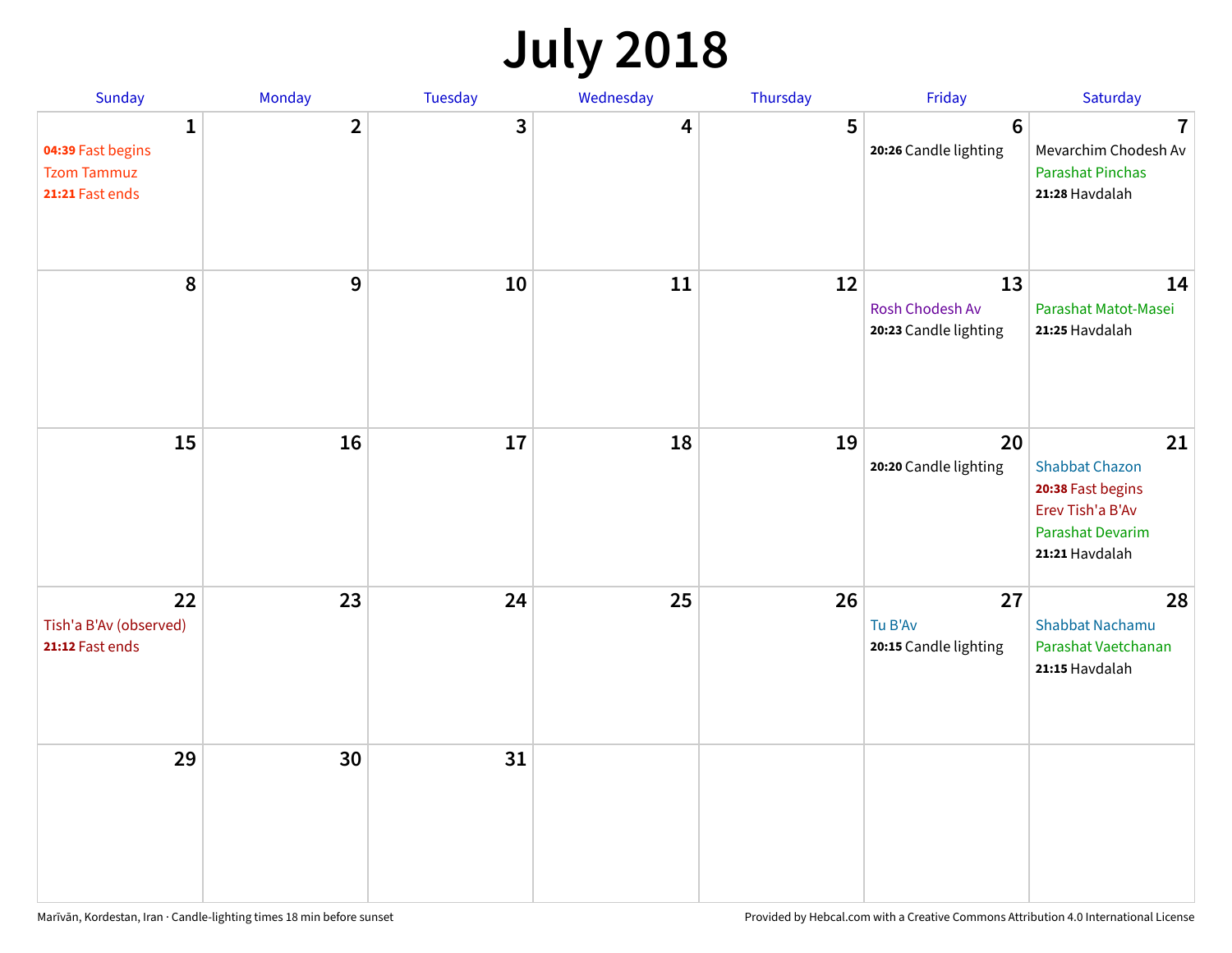## **August 2018**

| Sunday                                            | Monday          | Tuesday        | Wednesday        | Thursday       | Friday                                           | Saturday                                                               |
|---------------------------------------------------|-----------------|----------------|------------------|----------------|--------------------------------------------------|------------------------------------------------------------------------|
|                                                   |                 |                | 1                | $\overline{2}$ | $\overline{\mathbf{3}}$<br>20:09 Candle lighting | 4<br>Mevarchim Chodesh Elul<br><b>Parashat Eikev</b><br>21:08 Havdalah |
| 5                                                 | $6\phantom{1}6$ | $\overline{7}$ | $\boldsymbol{8}$ | $\mathbf{9}$   | 10<br>20:02 Candle lighting                      | 11<br><b>Rosh Chodesh Elul</b><br>Parashat Re'eh<br>21:00 Havdalah     |
| 12<br>Rosh Hashana LaBehemot<br>Rosh Chodesh Elul | 13              | 14             | 15               | 16             | 17<br>19:54 Candle lighting                      | 18<br><b>Parashat Shoftim</b><br>20:51 Havdalah                        |
| 19                                                | 20              | 21             | 22               | 23             | 24<br>19:45 Candle lighting                      | 25<br>Parashat Ki Teitzei<br>20:42 Havdalah                            |
| 26                                                | 27              | 28             | 29               | 30             | 31<br>19:36 Candle lighting                      |                                                                        |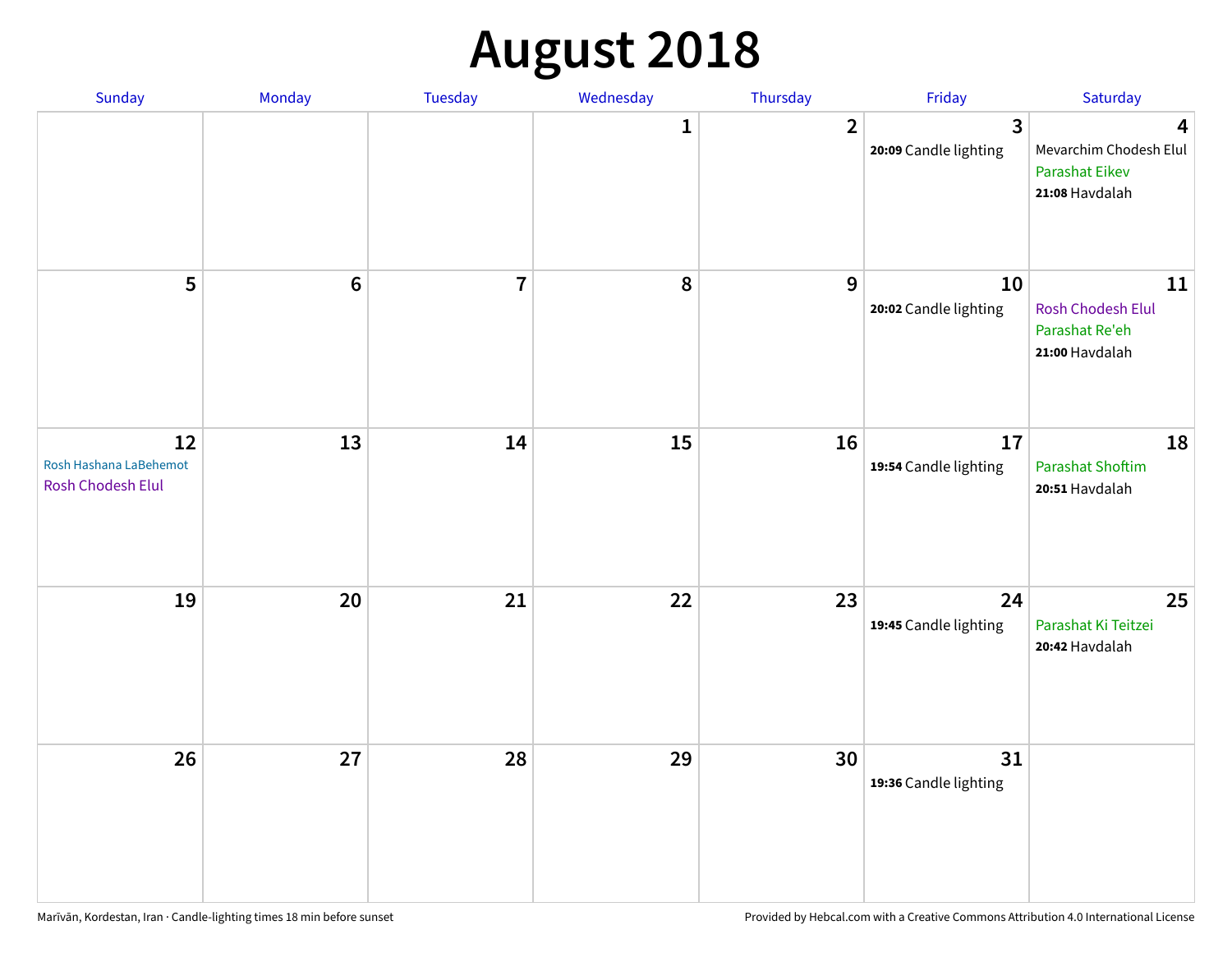## **September 2018**

| <b>Sunday</b>                                            | Monday                                           | <b>Tuesday</b>                                        | Wednesday                                                          | Thursday               | Friday                                         | Saturday                                                           |   |
|----------------------------------------------------------|--------------------------------------------------|-------------------------------------------------------|--------------------------------------------------------------------|------------------------|------------------------------------------------|--------------------------------------------------------------------|---|
|                                                          |                                                  |                                                       |                                                                    |                        |                                                | Leil Selichot<br>Parashat Ki Tavo<br>20:32 Havdalah                | 1 |
| $\overline{2}$                                           | 3                                                | $\overline{\mathbf{4}}$                               | 5                                                                  | $6\phantom{1}6$        | $\overline{1}$<br>19:26 Candle lighting        | Parashat Nitzavim<br>20:21 Havdalah                                | 8 |
| 9<br>Erev Rosh Hashana<br>19:23 Candle lighting          | 10<br>Rosh Hashana 5779<br>20:18 Candle lighting | 11<br><b>Rosh Hashana II</b><br>20:17 Havdalah        | 12<br>05:49 Fast begins<br><b>Tzom Gedaliah</b><br>20:08 Fast ends | 13                     | 14<br>19:16 Candle lighting                    | 15<br><b>Shabbat Shuva</b><br>Parashat Vayeilech<br>20:11 Havdalah |   |
| 16                                                       | 17                                               | 18<br><b>Erev Yom Kippur</b><br>19:10 Candle lighting | 19<br><b>Yom Kippur</b><br>20:05 Havdalah                          | 20                     | 21<br>19:06 Candle lighting                    | 22<br>Parashat Ha'Azinu<br>19:00 Havdalah                          |   |
| 23<br><b>Erev Sukkot</b><br>18:03 Candle lighting        | 24<br>Sukkot I<br>18:57 Candle lighting          | 25<br><b>Sukkot II</b><br>18:56 Havdalah              | 26<br>Sukkot III (CH"M)                                            | 27<br>Sukkot IV (CH"M) | 28<br>Sukkot V (CH"M)<br>17:55 Candle lighting | 29<br>Sukkot VI (CH"M)<br>18:50 Havdalah                           |   |
| 30<br>Sukkot VII (Hoshana Raba)<br>17:52 Candle lighting |                                                  |                                                       |                                                                    |                        |                                                |                                                                    |   |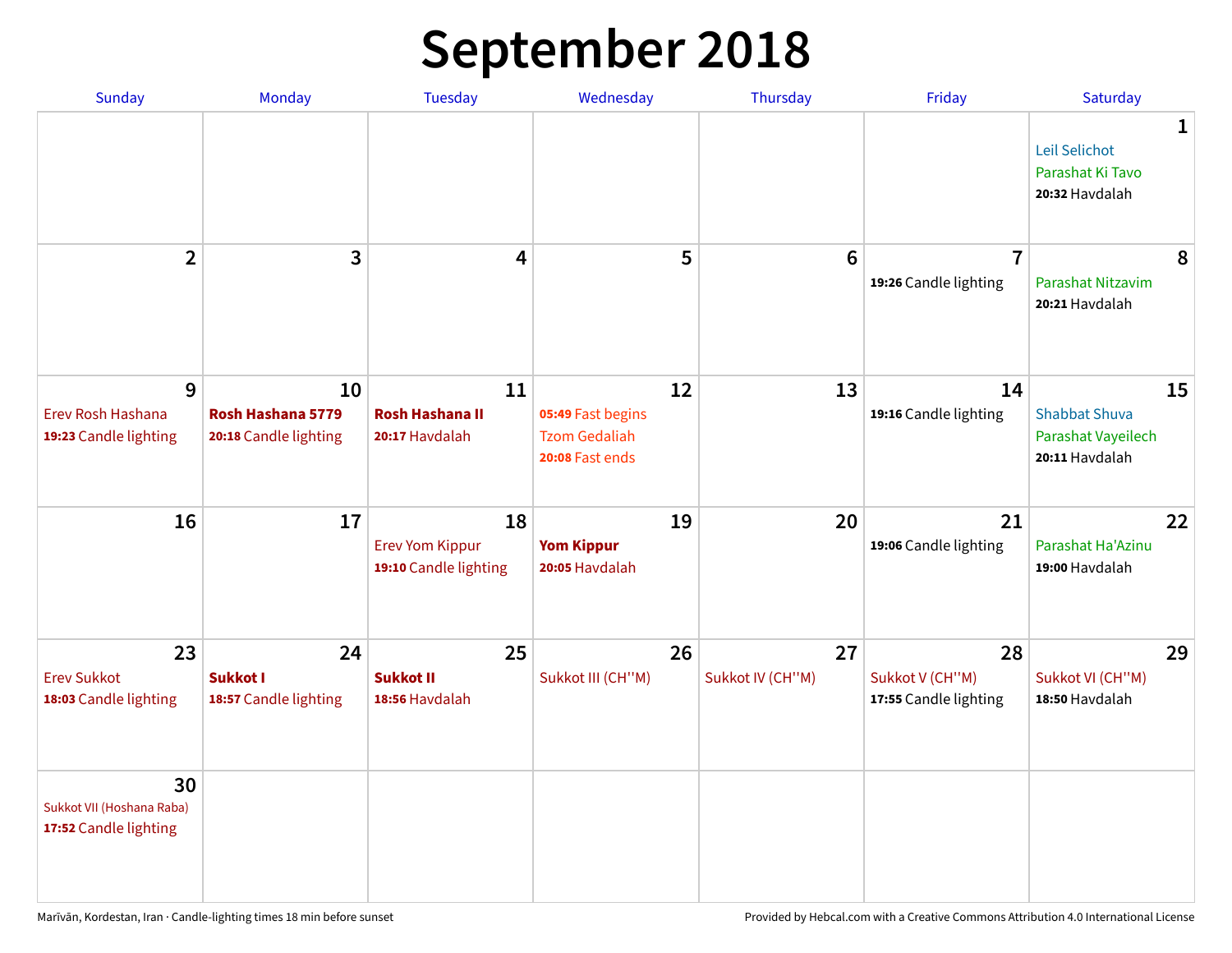## **October 2018**

| Sunday                  | Monday                                                         | Tuesday                                                  | Wednesday                   | Thursday | Friday                      | Saturday                                                                      |
|-------------------------|----------------------------------------------------------------|----------------------------------------------------------|-----------------------------|----------|-----------------------------|-------------------------------------------------------------------------------|
|                         | $\mathbf{1}$<br><b>Shmini Atzeret</b><br>18:47 Candle lighting | $\overline{2}$<br><b>Simchat Torah</b><br>18:46 Havdalah | 3                           | 4        | 5<br>17:45 Candle lighting  | 6<br>Mevarchim Chodesh Cheshvan<br><b>Parashat Bereshit</b><br>18:40 Havdalah |
| $\overline{\mathbf{7}}$ | 8                                                              | 9<br>Rosh Chodesh Cheshvan                               | 10<br>Rosh Chodesh Cheshvan | 11       | 12<br>17:36 Candle lighting | 13<br><b>Parashat Noach</b><br>18:31 Havdalah                                 |
| 14                      | 15                                                             | 16<br>Yom HaAliyah School Observance                     | 17                          | 18       | 19<br>17:27 Candle lighting | 20<br>Parashat Lech-Lecha<br>18:22 Havdalah                                   |
| 21                      | 22                                                             | 23                                                       | 24                          | 25       | 26<br>17:18 Candle lighting | 27<br>Parashat Vayera<br>18:14 Havdalah                                       |
| 28                      | 29                                                             | 30                                                       | 31                          |          |                             |                                                                               |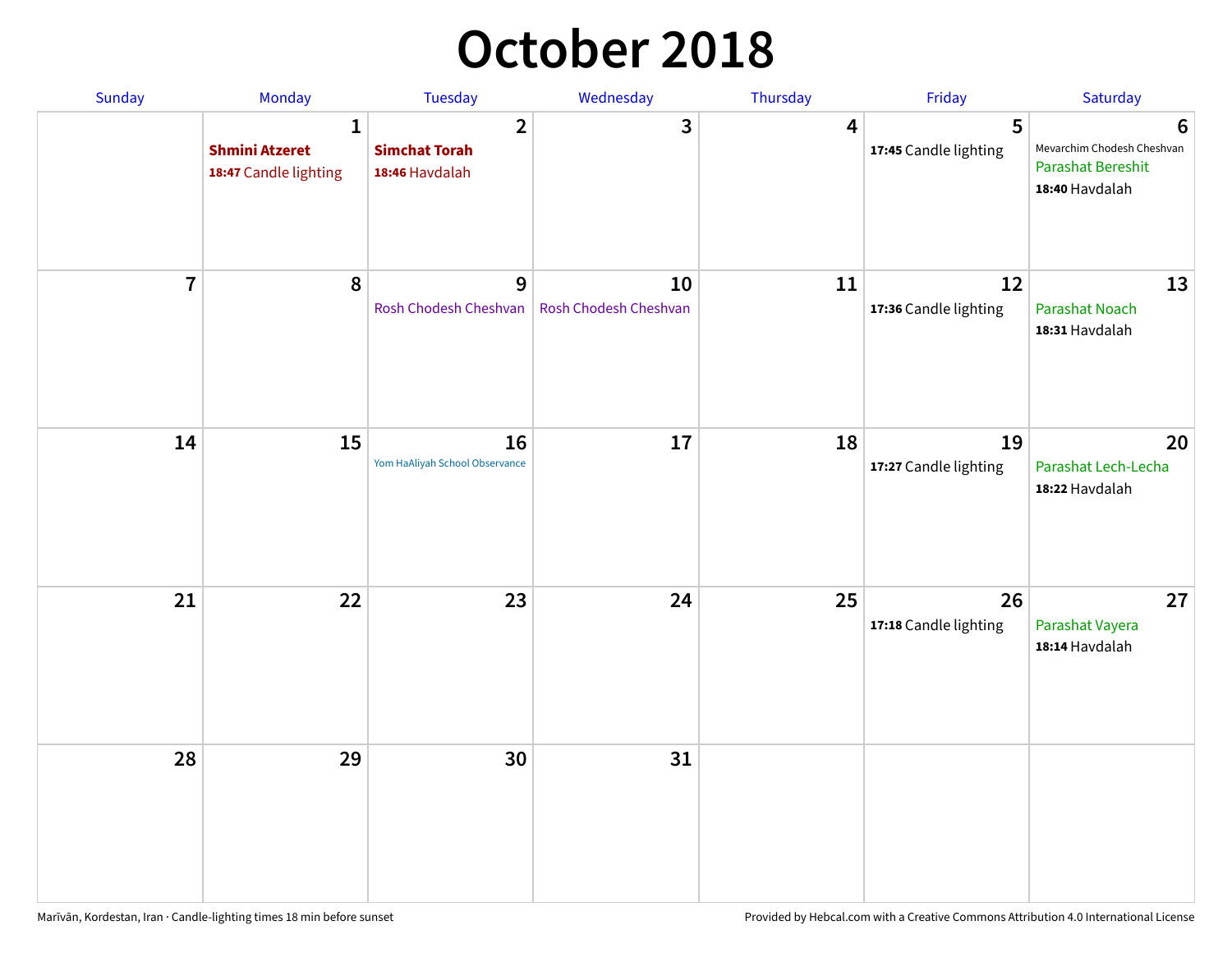#### **November 2018**

| Sunday                  | Monday | Tuesday        | Wednesday              | Thursday                 | Friday                                                   | Saturday                                                                |
|-------------------------|--------|----------------|------------------------|--------------------------|----------------------------------------------------------|-------------------------------------------------------------------------|
|                         |        |                |                        | $\mathbf{1}$             | $\overline{2}$<br>17:11 Candle lighting                  | 3<br>Mevarchim Chodesh Kislev<br>Parashat Chayei Sara<br>18:08 Havdalah |
| $\overline{\mathbf{4}}$ | 5      | $6\phantom{a}$ | $\overline{7}$<br>Sigd | 8<br>Rosh Chodesh Kislev | 9<br><b>Rosh Chodesh Kislev</b><br>17:05 Candle lighting | 10<br><b>Parashat Toldot</b><br>18:02 Havdalah                          |
| ${\bf 11}$              | 12     | 13             | 14                     | 15                       | 16<br>17:00 Candle lighting                              | 17<br>Parashat Vayetzei<br>17:58 Havdalah                               |
| 18                      | 19     | 20             | 21                     | 22                       | 23<br>16:56 Candle lighting                              | 24<br>Parashat Vayishlach<br>17:55 Havdalah                             |
| 25                      | 26     | 27             | 28                     | 29                       | 30<br>16:54 Candle lighting                              |                                                                         |